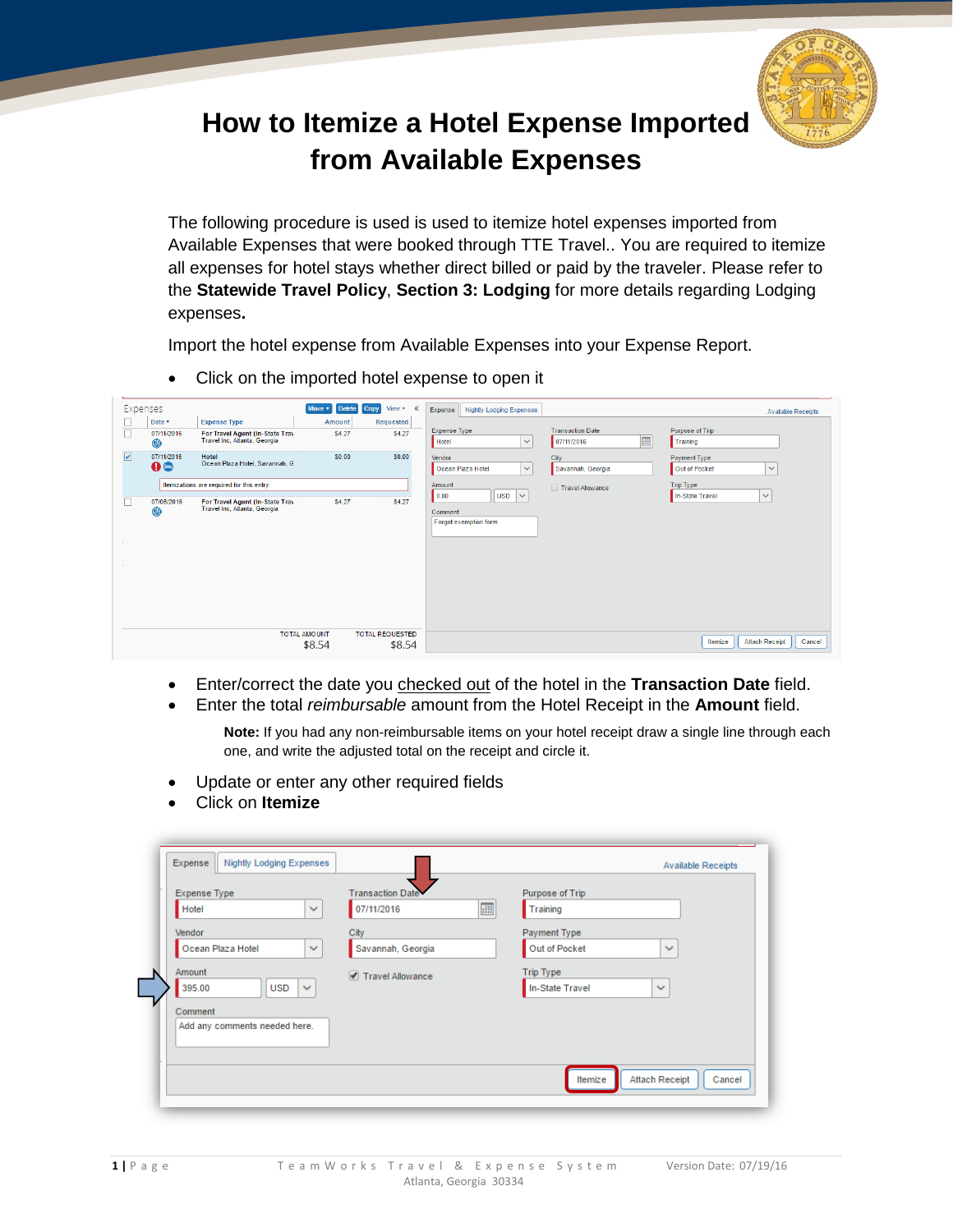**NOTE**: In our example the total Hotel Expense was \$395 with three nights at a \$100 Room Rate, Sales Tax at \$15 per night, Ga. Transportation Funding Bill Tax of \$5 per night and Ga. Occupancy Tax of \$10 per night and a \$5 one-time charge for Wi-Fi access..

- Enter the number of nights stayed in **Number of Nights**
- Click in the **Check-in Date** field and the check in date will populate.
- Enter the nightly room charge in **Room Rate**
- Enter the Sales Tax in **Room Tax**
	- o For hotels *outside* of Georgia, enter nightly total for all room taxes here
	- o For hotels *inside* Georgia enter only the Sales Tax
- Do not enter data into either of the Other Tax fields
- If the hotel was in Georgia, to enter the flat nightly Transportation Bill Tax of \$5, go to the *Additional Charges section,* click on the drop down in Expense Type, scroll to *Lodging Expense,* select **Hotel Tax**
	- o Enter \$5.<br>o If the hote
	- If the hotel was not in Georgia, you may select any other nightly charge such as Internet Charges or Parking from the drop down and enter the nightly amount in **Amount**.
- If the hotel was in Georgia and the Occupancy (Hotel motel) Tax was not exempted, go to the *Additional Charges section,* click on the drop down in the second Expense Type, scroll to *Lodging Expense* and select **Occupancy Tax**
	- $\circ$  If the hotel was not in Georgia, you may select any other nightly charge such as Internet Charges or Parking from the drop down and enter the nightly amount in **Amount**.
- Click **Save Itemizations.**

| Nightly Lodging Expenses<br>Expense                    |                                    | <b>Available Receipts</b>        |
|--------------------------------------------------------|------------------------------------|----------------------------------|
| Check-in Date<br>珊<br>07/08/2016                       | Check-out Date<br>æ,<br>07/11/2016 | Number of Nights<br>$\mathbf{I}$ |
| Recurring Charges (each night)                         |                                    |                                  |
| Room Rate<br>100.00                                    | Room Tax<br>15.00                  |                                  |
| Other Room Tax 1                                       | Other Room Tax 2                   |                                  |
| $\Box$ Combine room rate and taxes into a single entry |                                    |                                  |
| Additional Charges (ea night)                          |                                    |                                  |
| Expense Type                                           | Amount                             |                                  |
| <b>Hotel Tax</b><br>$\checkmark$                       | 5.00                               |                                  |
| Expense Type                                           | Amount                             |                                  |
| Occupancy Tax<br>$\checkmark$                          | 10.00                              |                                  |
|                                                        |                                    |                                  |
|                                                        |                                    |                                  |
|                                                        |                                    |                                  |
|                                                        |                                    |                                  |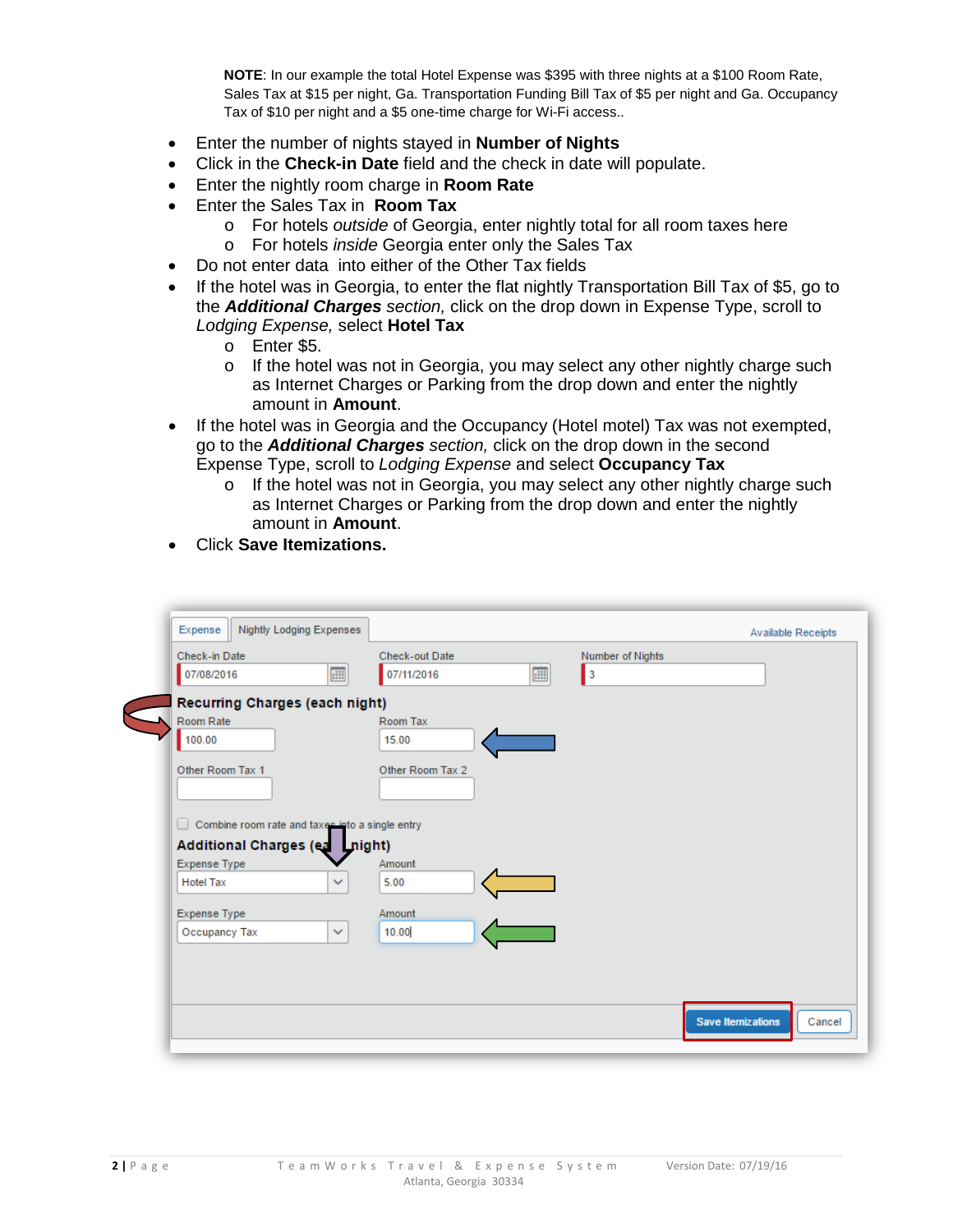• The **Recurring Charges** are displayed on the Expense Report. If there is a remaining balance the **New Itemization** tab opens on the right; if there is no remaining balance, the right side clears.

|                               | Exp Rpt Basics-Jul-Aug                                          |                    |                                    | <b>Delete Report</b>                                                                                                                                                | <b>Submit Report</b>      |
|-------------------------------|-----------------------------------------------------------------|--------------------|------------------------------------|---------------------------------------------------------------------------------------------------------------------------------------------------------------------|---------------------------|
| ,<br>+ New Expense            | <b>Import Expenses</b><br>Details v                             | Receipts <b>v</b>  | Print / Email v                    |                                                                                                                                                                     | <b>Hide Exceptions</b>    |
| Exceptions                    |                                                                 |                    |                                    |                                                                                                                                                                     |                           |
| Date<br><b>Expense Type</b>   | Amount Exception                                                |                    |                                    |                                                                                                                                                                     |                           |
| Rental Cars Only 07/07/2016   | <b>SO.00</b>                                                    |                    |                                    | This expense entry may be a duplicate of the following expense. Report: C5BFE6E2A4994C09B8E3 Exp Rpt Basics-Jul-Aug Expense: 2016-07-07, Rental Cars Only, 0.00 USD |                           |
| Rental Cars Only 07/07/2016   |                                                                 |                    |                                    | \$0.00 (D) You have included a \$0 expense. Please enter the amount billed to your department.                                                                      |                           |
| Rental Cars Only 07/07/2016   | \$0.00 Missing required field: Total Miles Driven               |                    |                                    |                                                                                                                                                                     |                           |
| Expenses                      |                                                                 | $ove \top$         | View $\sqrt{ }$ $\ll$              | New Itemization                                                                                                                                                     | <b>Available Receipts</b> |
| Date v                        | <b>Expense Type</b>                                             | <b>Amount</b>      | Requested                          |                                                                                                                                                                     |                           |
| $\Box$ $\vee$<br>07/11/2016   | <b>Hotel</b>                                                    | \$395.00           | \$390.00                           | Total Amount: \$395.00   Itemized: \$390.00   Remaining: \$5.00                                                                                                     |                           |
| 00C                           | Ocean Plaza Hotel, Savannah, G                                  |                    |                                    | <b>Expense Type</b>                                                                                                                                                 |                           |
| <b>Adding New Itemization</b> |                                                                 |                    |                                    | $\checkmark$<br>Choose an expense type                                                                                                                              |                           |
| 07/10/2016                    | Occupancy Tax                                                   | \$10.00            | \$10.00                            |                                                                                                                                                                     |                           |
| 07/10/2016<br>□               | <b>Hotel Tax</b>                                                | \$5.00             | \$5.00                             |                                                                                                                                                                     |                           |
| 07/10/2016<br>□               | Hotel                                                           | S100.00            | \$100.00                           |                                                                                                                                                                     |                           |
| 07/10/2016                    | <b>Hotel Tax</b>                                                | S <sub>15.00</sub> | \$15.00                            |                                                                                                                                                                     |                           |
| 07/09/2016                    | <b>Occupancy Tax</b>                                            | \$10.00            | \$10.00                            |                                                                                                                                                                     |                           |
| 07/09/2016                    | <b>Hotel Tax</b>                                                | \$5.00             | \$5.00                             |                                                                                                                                                                     |                           |
| 07/09/2016<br>□               | Hotel                                                           | \$100.00           | \$100.00                           |                                                                                                                                                                     |                           |
| 07/09/2016                    | <b>Hotel Tax</b>                                                | \$15.00            | \$15.00<br>\$10.00                 |                                                                                                                                                                     |                           |
| 07/08/2016<br>о<br>07/08/2016 | <b>Occupancy Tax</b><br><b>Hotel Tax</b>                        | S10.00<br>\$5.00   | <b>S5.00</b>                       |                                                                                                                                                                     |                           |
| □<br>07/08/2016<br>□          | Hotel                                                           | \$100.00           | \$100.00                           |                                                                                                                                                                     |                           |
| П<br>07/08/2016               | <b>Hotel Tax</b>                                                | \$15.00            | \$15.00                            |                                                                                                                                                                     |                           |
| $\Box$<br>07/11/2016<br>œ     | For Travel Agent (In-State Trav<br>Travel Inc, Atlanta, Georgia | <b>S4.27</b>       | \$4.27                             |                                                                                                                                                                     |                           |
| $\Box$<br>07/08/2016          | For Travel Anent (In State Trav                                 | \$4.27             | $S$ <sub>4.77</sub> $\overline{S}$ |                                                                                                                                                                     |                           |

**NOTE**: All data entered from this point on is not a daily amount but the total amount for the hotel stay.

• Click on the arrow in the **Expense Type** field and select the expense type you need to add charges for. For this example, we scrolled to Communications and selected **Internet Charges**.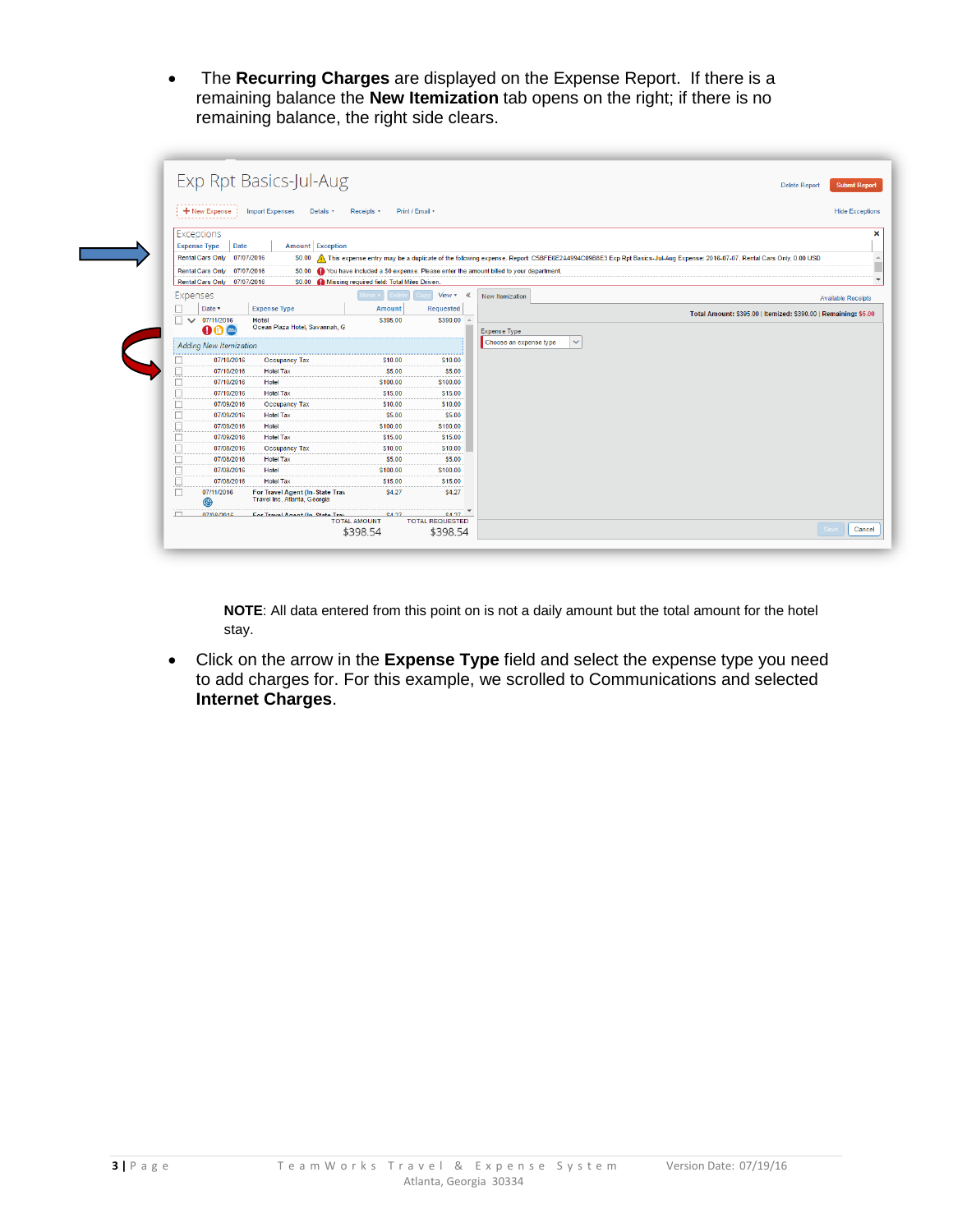| New Itemization                             | <b>Available Receipts</b>                                       |
|---------------------------------------------|-----------------------------------------------------------------|
|                                             | Total Amount: \$395.00   Itemized: \$390.00   Remaining: \$5.00 |
| Expense Type<br>$\checkmark$                |                                                                 |
| <b>Business Promotions</b>                  |                                                                 |
| Other Promotional Expense                   |                                                                 |
| <b>Trade Shows</b>                          |                                                                 |
| <b>Communications</b>                       |                                                                 |
| <b>Cellular Phone</b>                       |                                                                 |
| <b>Internet Charges</b>                     |                                                                 |
| <b>Local Phone</b>                          |                                                                 |
| <b>Long Distance</b>                        |                                                                 |
| <b>Company Car Expense</b>                  |                                                                 |
| Company Car Fuel                            |                                                                 |
| Company Car Maintenance                     |                                                                 |
| Company Car Oil                             |                                                                 |
| Company Car Wash                            |                                                                 |
| <b>Individual Meals</b>                     |                                                                 |
| Meals- Actual Meal Allowance (Domestic)     |                                                                 |
| Meals-Actual Meal Allowance (International) | ▼<br>Cancel<br><b>Save</b>                                      |
|                                             |                                                                 |

- The expense type opens.
	- Enter the total charge for this expense type in **Amount** and click **Save**.
		- o You must fully account for any remaining balance and use as many Expense Types as required.

|                           |                                     | Total Amount: \$395.00   Itemized: \$390.00   Remaining: \$5.00 |        |  |
|---------------------------|-------------------------------------|-----------------------------------------------------------------|--------|--|
| Expense Type              | <b>Transaction Date</b>             | Purpose of Trip                                                 |        |  |
| <b>Internet Charges</b>   | 珊<br>07/11/2016<br>v                | Training                                                        |        |  |
| Vendor Name               | City                                | Payment Type                                                    |        |  |
| Ocean Plaza Hotel         | Savannah, Georgia                   | Out of Pocket                                                   | $\sim$ |  |
| Amount                    | Personal Expense (do not reimburse) | Comment                                                         |        |  |
| 5.00<br>$USD \rightarrow$ |                                     |                                                                 |        |  |
|                           |                                     |                                                                 |        |  |
|                           |                                     |                                                                 |        |  |
|                           |                                     |                                                                 |        |  |
|                           |                                     |                                                                 |        |  |
|                           |                                     |                                                                 |        |  |
|                           |                                     |                                                                 |        |  |
|                           |                                     |                                                                 |        |  |
|                           |                                     |                                                                 |        |  |

• When the total amount of the Hotel Expense originally entered is completely itemized, any Exceptions will clear and the expense entry is finished.